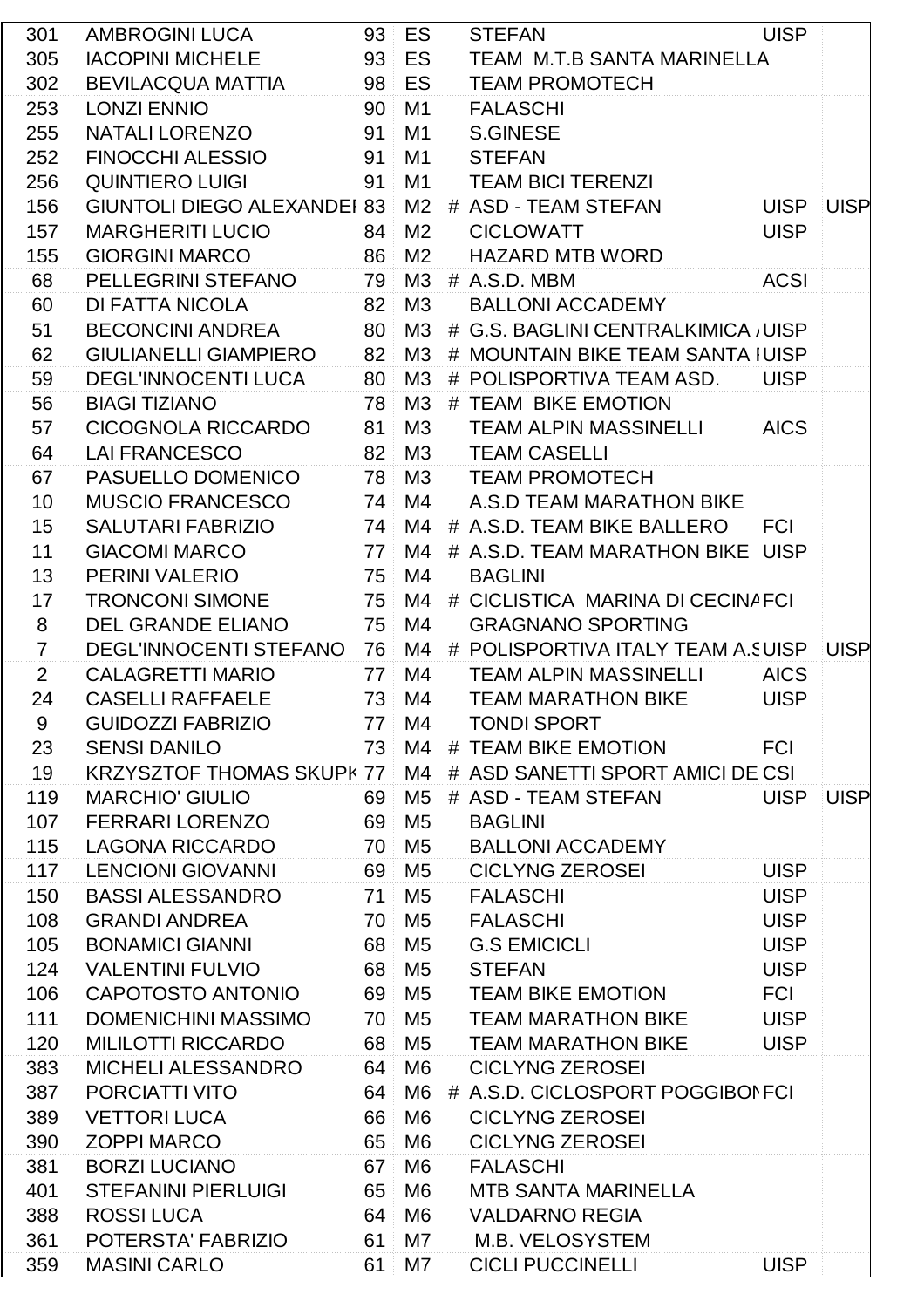| 351 | <b>CHIODA ANGELO</b>         |    | M7             | FALASCHI                       | <b>JISP</b> |  |
|-----|------------------------------|----|----------------|--------------------------------|-------------|--|
| 358 | <b>INNOCENTI MAURIZIO</b>    |    |                | 62 M7 # M.B.M. NATI IN MAREMMA | <b>FCI</b>  |  |
| 360 | <b>NACCI CLAUDIO</b>         | 58 | M7             | <b>STEFAN</b>                  | JISP        |  |
| 352 | <b>COLAGE' STEFANO</b>       |    |                | 62 M7 # TEAM BIKE EMOTION      |             |  |
| 354 | <b>COPPA GIANFRANCO</b>      | 59 | M7             | <b>TEAM LADISPOLI</b>          |             |  |
| 356 | <b>LANDINI GIANNI</b>        | 60 | M7             | <b>UN. CICLISTICA RIOTORTO</b> |             |  |
|     | <b>BENSI FRANCO</b>          | 57 | M <sub>8</sub> | FALASCHI                       | ISP         |  |
| 206 | <b>BIASCI ALESSANDRO</b>     |    | M8             | FALASCHI                       |             |  |
|     | <b>BALDASSATICI FEDERICA</b> |    |                | STEFAN                         |             |  |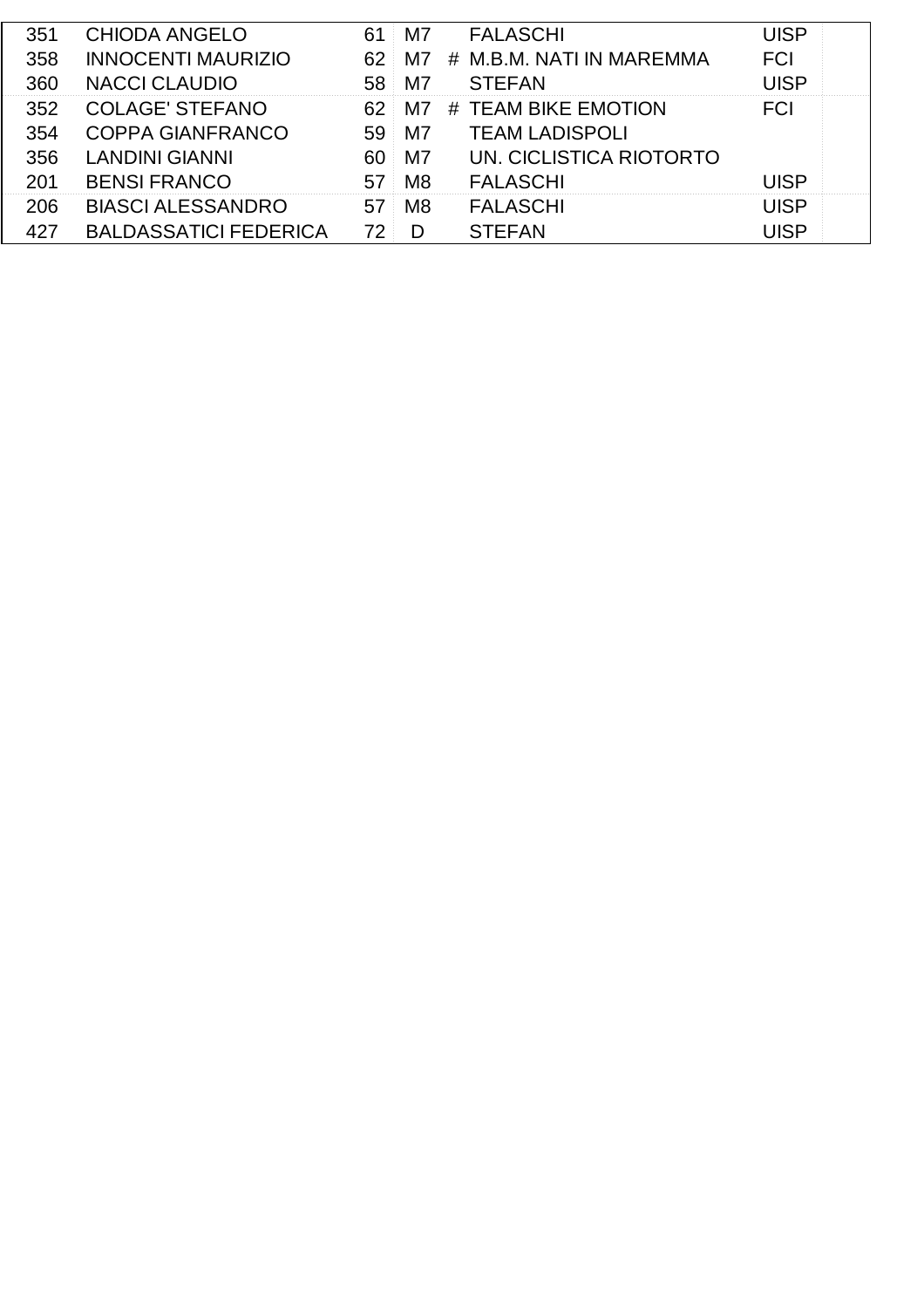| LUCCA VERSILIA<br>2,21E+08 |  |
|----------------------------|--|
|                            |  |
| 962880V                    |  |
|                            |  |
| 2,21E+08                   |  |
|                            |  |
| <b>PISTOIA</b>             |  |
|                            |  |
| 2,2E+08<br>2,21E+08        |  |
|                            |  |
| A221353                    |  |
| 946435J                    |  |
| A246350                    |  |
|                            |  |
|                            |  |
|                            |  |
| 1296571                    |  |